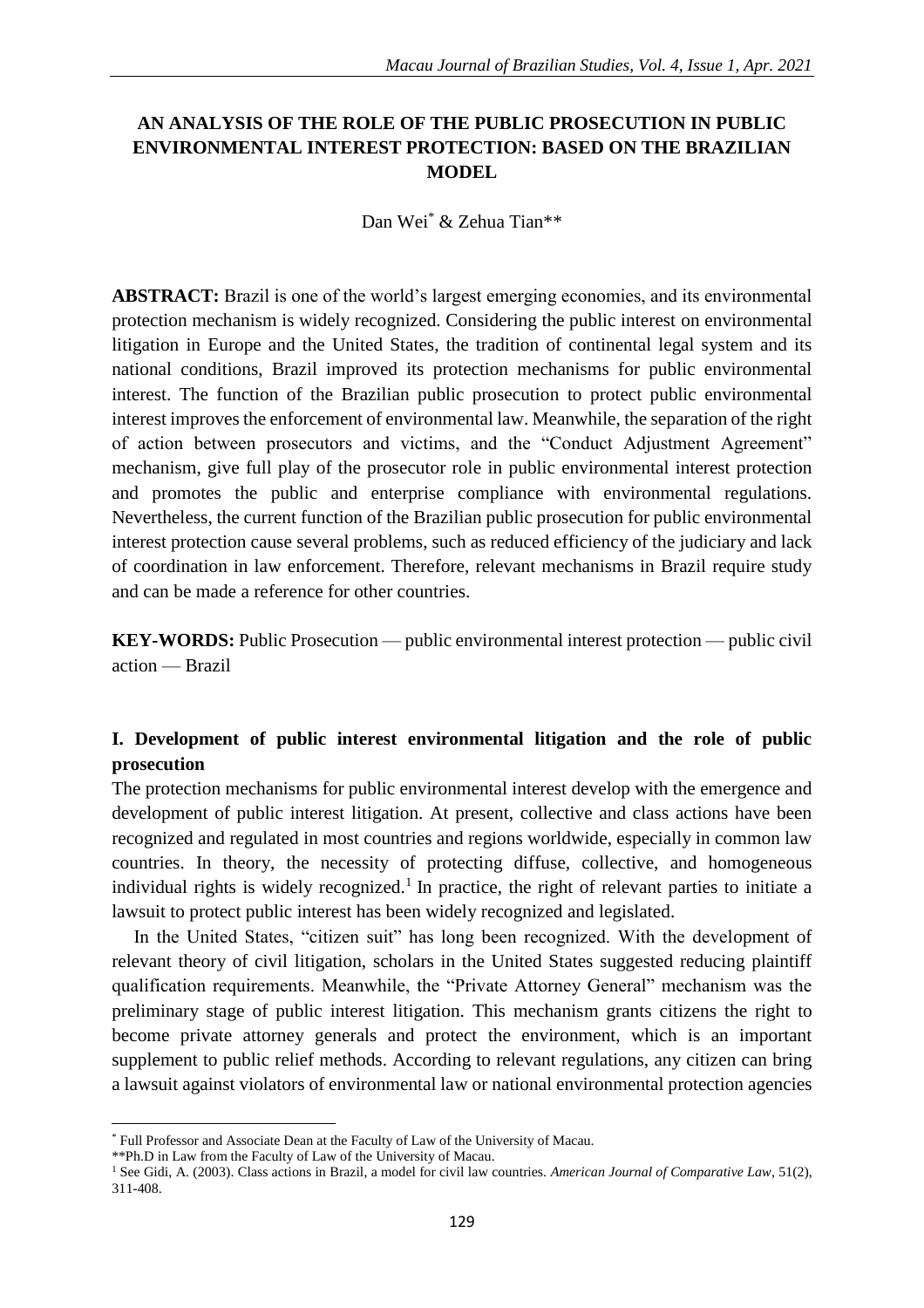that fail to fulfill their responsibilities. The "private attorney generals" that win the case can, in addition to the claims, also ask the defendant to pay lawyer fees. This mechanism is a considerable improvement in public interest litigation in the United States. Since the adoption of the Clean Air Act of 1970, many environmental laws promulgated in the United States contain relevant "citizen suit" provisions.<sup>2</sup>

In addition, the law in the United States also authorize the prosecution to initiate public interest litigation against persons or organizations that cause environmental damage, and relevant fines or compensation are paid to governments for environmental protection. The rights and obligations of prosecuting agencies that initiate public interest litigations are similar to other plaintiffs in courts. Moreover, such cases do not influence the rights of victims to ask for compensation. This mechanism in the United States is a good attempt for the public prosecution function of protecting public environmental interest.

Public interest environmental litigation is also regulated in the European Union. According to article 9 (3) of the United Nations Economic Commission for Europe's Convention on Access to Information, Public Participation in Decision-making and Access to Justice in Environmental Matters<sup>3</sup>, members of the public can initiate legal action even in cases when they are not directly affected by the violation of the environmental law. According to this convention, environmental protection organizations in the European Union have initiated numerous successful cases. Moreover, the environmental protection authorities of the European Union member states can also employ lawyers as "prosecutors" to file public interest lawsuits against polluting factories. Similar to relevant regulations in the United States, the rights and obligations of these "prosecutors" that initiate public interest litigation are similar to other plaintiffs in courts.

Brazil is one of the world's largest emerging economies, and its environmental protection mechanisms are widely recognized. Considering public interest environmental litigation mechanisms in Europe and the United States, the tradition of continental legal system and its national conditions, Brazil recently improved its protection mechanisms for public environmental interest. The function of the Brazilian public prosecution to protect public environmental interest improves the environmental law enforcement. Meanwhile, the separation of the right of action between prosecutors and victims, and the Conduct Adjustment Agreement<sup>4</sup> mechanism, significantly promotes public and enterprise compliance with environmental regulations. The theoretical and practical attempts lay a good foundation for improving public interest environmental litigation in Brazil.

In Brazil, before the public prosecution began to play a role in public environmental interest protection, environmental law enforcement faced several problems. Although the relevant regulations are relatively comprehensive, specific provisions cannot be implemented completely. At that time, administrative agencies have the main responsibility to enforce environmental regulations. However, several problems relating to environmental law enforcement mechanism arose, such as the relatively low status, limited influence of administrative agencies, and insufficient technical personnel of law enforcement. In addition,

<sup>2</sup> Such as the Clean Air Act, Clean Water Act, Endangered Species Act, Toxic Substances Control Act, and Drinking Water Safety Act of the United States.

<sup>3</sup> Also known as the Aarhus Convention.

<sup>4</sup> The "termo de ajustamento de conduta (TAC)" in Brazil.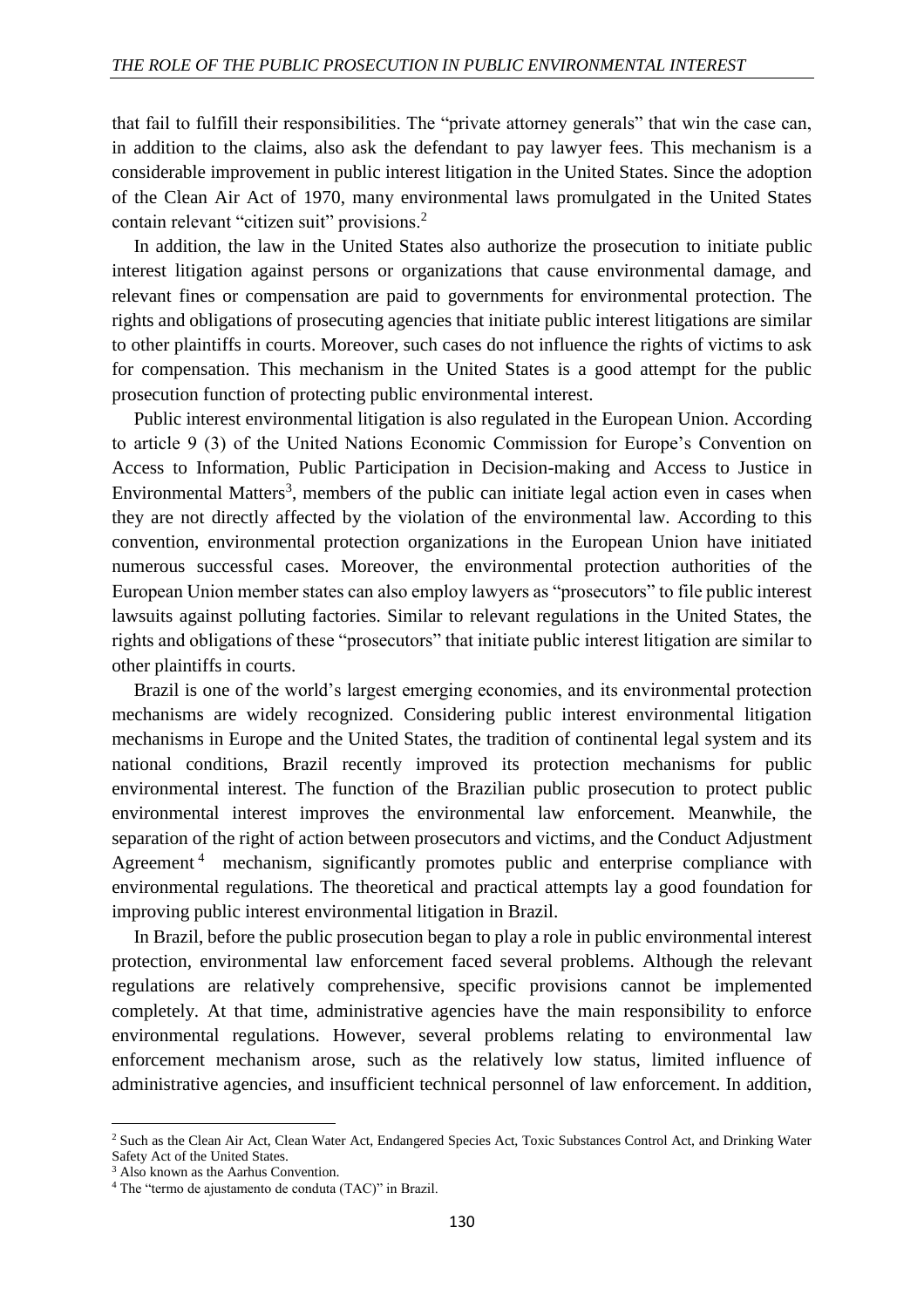relevant administrative agencies in charge of environmental law enforcement are not independent and are influenced by other governmental agencies, which results in the occasional corruption. In the 1980s, the debt crisis occurred in Latin American countries, and as management measures, the Brazilian government took several fiscal reforms, such as reducing expenditures. Correspondingly, environmental protection agencies began to face challenges such as wage drop, budget shortage, and insufficient professionals.<sup>5</sup> The environmental law enforcement in Brazil worsened.

In this context, the Brazilian public prosecution, which played a role in protecting social and public interest, began to implement environmental laws and regulations on behalf of public environmental interest. According to the National Environmental Policy of 1981 and the Public Civil Action Act of 1985, the public prosecution is authorized to initiate or join civil litigations on behalf of environmental public interest protection. In 1988, the Constitution provided that the public prosecution is independent of other governmental agencies. According to the 1988 Constitution, public prosecution can institute a civil investigation and public civil suit to protect public and social property, the environment, and other diffuse and collective rights. In detail, the public prosecution can conduct civil investigations on environmental issues, reach a Conduct Adjustment Agreement with responsible parties, initiate public interest environmental litigations, and prosecute environmental crimes. Although according to the law, individuals as well as governmental and non-governmental organizations all have rights to initiate public interest environmental litigations, reports show that 97% of the cases are initiated by the public prosecution.<sup>6</sup>

Therefore, among considerable environmental protection legal mechanisms in Brazil, further study of the role of the public prosecution in protecting public environmental interest is significant, especially their public interest environmental litigations.

#### **II. Legal basis of public prosecution function of public environmental interest protection**

The Public Prosecution of the Union in Brazil comprises the Federal Prosecution, Labour Prosecution, Military Prosecution, and Prosecution of the Federal District and its territories. The Public Prosecution Service is not part of the Executive, Legislative, or Judicial branches and is independent of those agencies. The service cannot be terminated and its duties cannot be transferred to other government agencies. The independence of prosecutors is guaranteed by the 1988 Brazilian Constitution. Therefore, prosecutors are subordinated to an authority for administrative purposes only, but each member is free to act according to their conscience and convictions under the law. The federal prosecution acts on federal matters regulated by the Constitution and federal laws whenever public interest is involved. Among their responsibility is to ensure compliance with the laws in force, including international agreements. Furthermore, the federal prosecution acts as a guardian of democracy, ensuring respect for principles and rules that guarantee popular participation.<sup>7</sup> At the same time, the theoretical study and

<sup>5</sup> Juliano Assuncao, Clarissa Gandour. (2015). Strengthening Brazil's Forest Protection in a Changing Landscape, *Climate Policy Initiative*, available at https://climatepolicyinitiative.org/publication/strengthening-brazils-forest-protection-in-achanging-landscape/, October 21, 2020.

<sup>6</sup> McAllister, L. K. (2008). *Making Law Matter: Environmental Protection and Legal Institutions in Brazil*, Stanford University Press, p.20.

<sup>7</sup> See Brazilian Prosecution Service, Ministério Público Federal, available at http://www.prrj.mpf.mp.br/english, October 18, 2020.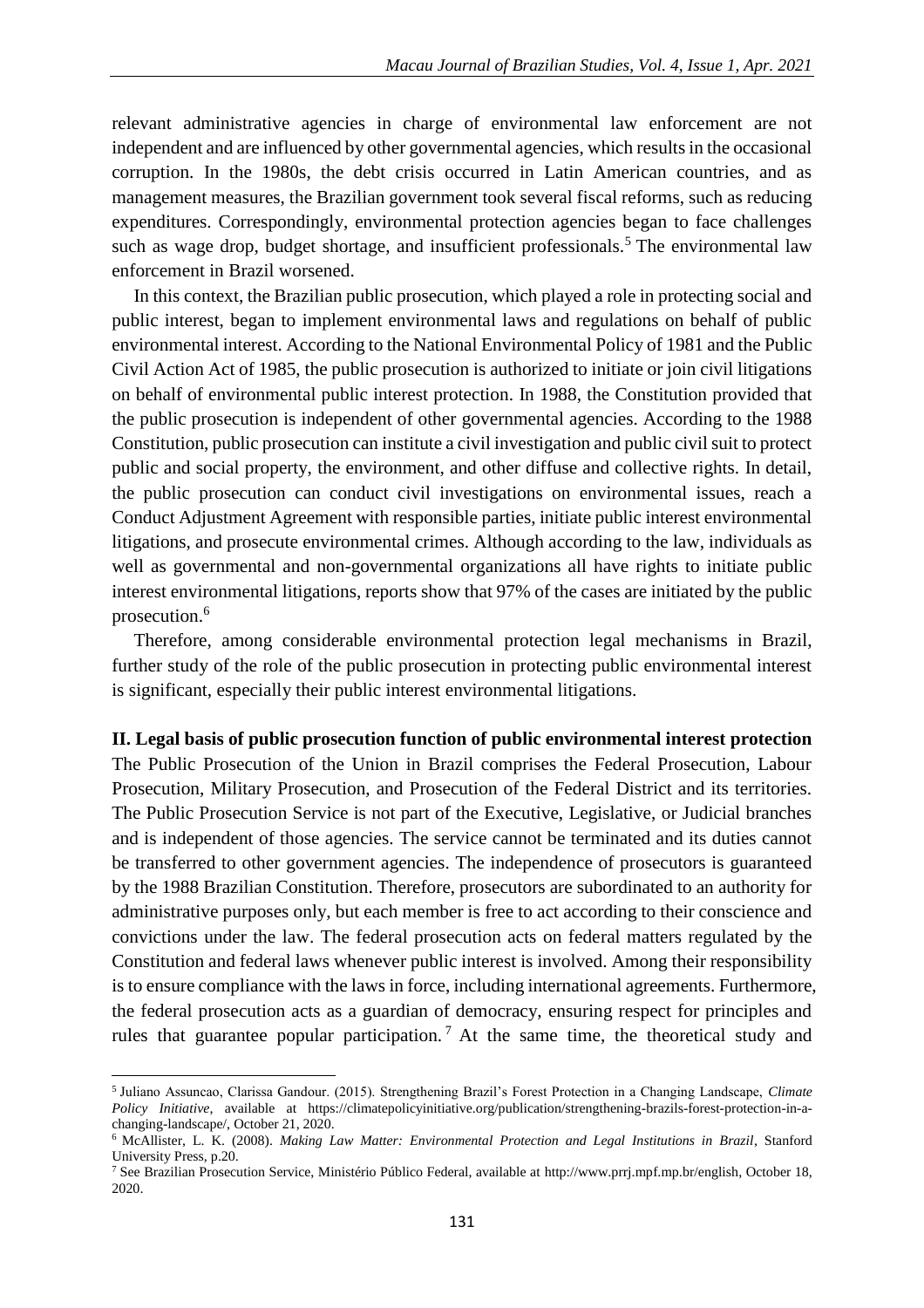development of relevant regulations provide legal basis for the function of public prosecution of environmental public interest protection.

### **A. Difference between right of action and substantive rights**

In traditional civil procedure law, scholars hold that only holders of substantive rights and obligations in disputes can initiate civil litigations, and the subjects that are not directly involvement parties cannot make a lawsuit or be accused. Then, with the development of relevant theory of civil procedure law, the requirements of directly involvement parties are gradually abandoned, and the concept of parties in civil procedure law is widely recognized. In this context, the right of action and substantive rights are separated, and the scope of parties in civil procedure law is expanded. Organizations and individuals other than directly involved parties are authorized to initiate civil litigations in more countries. For instance, the Federal Rules of Civil Procedure of the United States provides that the governments can file lawsuits to protect citizen interests.<sup>8</sup> Article 55 of the Civil Procedure Law of the People's Republic of China provides that "for conduct that pollutes environment, infringes upon the lawful rights and interests of vast consumers or otherwise damages the public interest, an authority or relevant organization as prescribed by law may institute an action in a people's court". Similarly, Article 1 of the French Code of Civil Procedure, Article 45 of the Civil Procedure Code of the Russian Federation, and Articles 11–15 of the Spanish Civil Procedure Code also regulate collective actions and corresponding requirements for litigants. Moreover, as one of the largest emerging economies, India also reformed its public interest litigation mechanism; according to relevant regulations, individuals who are not directly involved can also initiate litigations to protect the public interest as much as possible.

Under this context, considering the regulations and practices of other countries, Brazil also stipulates the right of individuals, organizations, and state agencies to initiate and participate in civil public interest litigations, which provides a legal basis for the public prosecution to perform its duties of public environmental interest protection.

### **B. Public prosecution acts on behalf of the state**

As the representative of public power, the public prosecution has the responsibility to play a role in public interest protection. Currently, the state has the responsibility to protect the public interest. From the perspective of environmental protection, environmental pollution and damage can be regarded as the infringement of public interest, which the state also has the responsibility to protect. However, the state is an abstract subject that cannot act as the plaintiff and the defendant in litigation. Therefore, state agencies become representatives and the administrative proceedings are typical examples, and similarly, fulfill their responsibilities of protecting environmental and other public interests.

Generally, state agencies include executive, legislative, and judicial agencies. Executive agencies act on behalf of the state to organize and perform administrative duties, specifically of the implementation of state policies. Legislative agencies are mainly in charge of enacting, amending, and repealing laws, and also for deliberating on the bills. Judicial agencies enforce laws and resolve disputes. Generally, the executive or judicial agency acts on behalf of the state

 $\overline{\phantom{a}}$ 

<sup>8</sup> See article 17 of the Federal Rules of Civil Procedure Rule in the United States.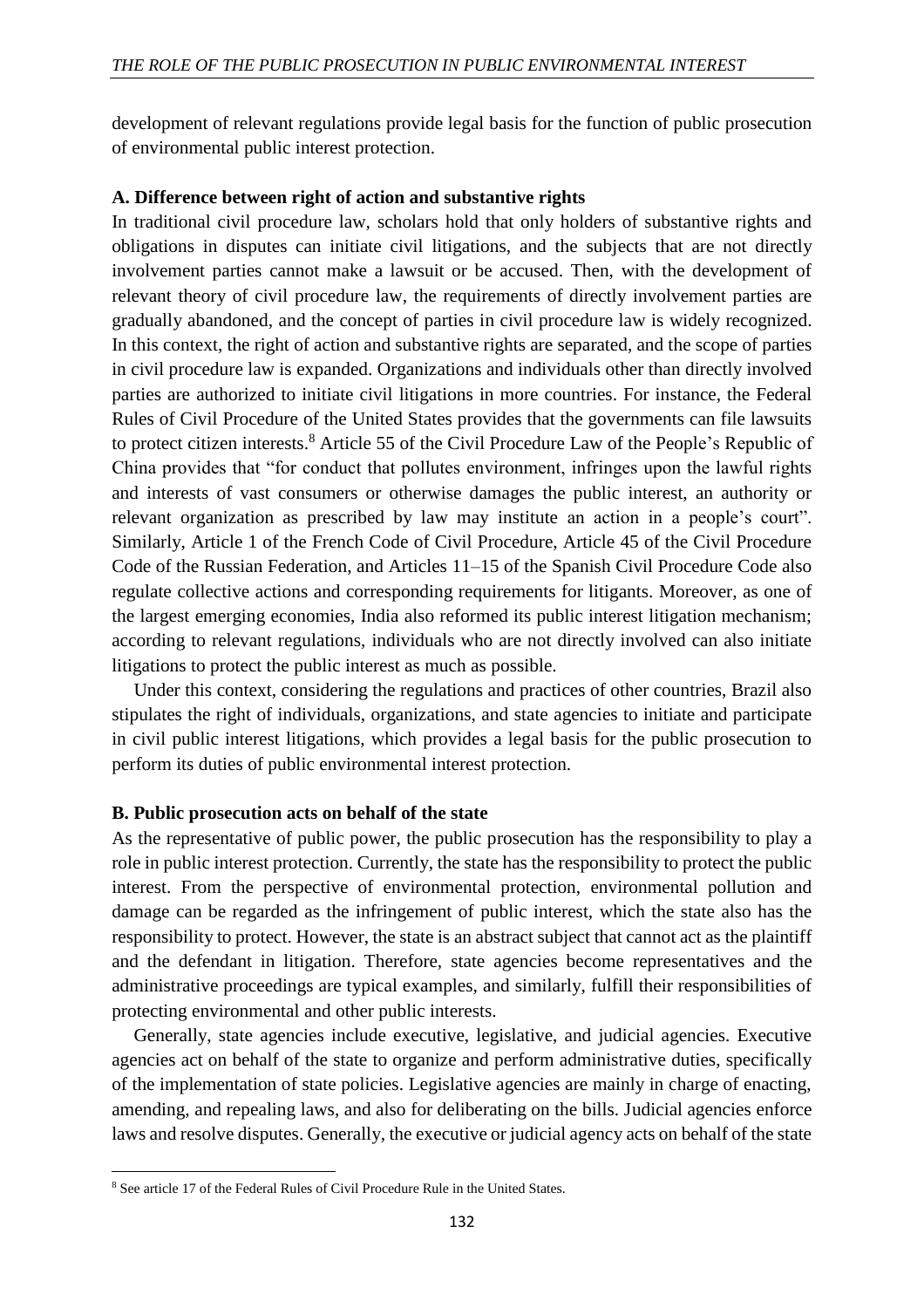and plays a role in public interest protection. In different countries, the public prosecution is a judicial or executive agency, $9$  which exercises the duties of criminal investigation, prosecution, and legal supervision. According to the regulations of different countries, public prosecution has different specific duties and legal status. Nevertheless, public prosecution is widely recognized to play a role in public interest protection. At present, the United States, Russia, and several Eastern European countries all authorize the public prosecution to independently initiate litigations for public interest protection. Meanwhile, other countries such as France adopt a joint party mechanism, which authorizes the public prosecution to initiate relevant litigations with other individuals and organizations. In conclusion, in many countries, the public prosecution acts on behalf of the state and plays a role in public interest protection.

#### **C. Evolution of relevant Brazilian laws**

 $\overline{\phantom{a}}$ 

Open democracy in Brazil began in the late 1970s. At that time, the people and the Parliament wanted to establish an agency within the existing political system and enhance its function of democracy and civil rights protection. Under this context, the public prosecution began to take the role of public interest protector.

Before the 1980s, the public prosecution was only responsible for criminal prosecution. In 1965, the Popular Action Act was enacted and provided regulations for collective actions. According to the Popular Action Act, any person with civil rights can bring a lawsuit against individuals and organizations that cause damage to public property and interest, and guarantee the proper use of public property and protect public interest. <sup>10</sup> The 1981 National Environmental Policy provided that the public prosecution has the right to initiate public civil proceedings for environmental protection.

Then, Brazil promulgated the No. 7347 / 1985 Public Civil Action Act, which provided specific regulations of judicial remedies to protect the environment, consumer interests, and other diffuse rights. The public prosecution holds that its aim is to protect the public interest instead of government interest. During the legislation of the Public Civil Procedure Law, the public prosecution of Sao Paulo state also played an important role. In 1970, local scholars began to study the legal protection mechanisms of collective rights and interests. Several prosecutors of Sao Paulo state also put forward their opinions on the public prosecution function of protecting diffuse rights, suggesting that prosecutors should play a greater role. Under this context, the Public Civil Procedure Law finally provides that individuals, environmental protection organizations, public prosecution, and other governmental agencies can initiate public interest environmental litigations. More importantly, the law provides that Brazilian public prosecution can carry out a civil investigation and collect evidence for initiating civil public interest litigations. This is the law that clearly stipulates the role of Brazilian public prosecution in public civil litigation. The general consensus is that "the law represented, without doubt, a revolution in the Brazilian legal order, as the judicial process stopped being seen as an instrument merely for the defense of individual interests and became

<sup>9</sup> Generally, prosecution agencies are executive agencies in Common law countries and judicial agencies in Civil law countries. <sup>10</sup> Humberto Dalla Bernardina de Pinho. (2005). Class Actions in Brazilian Law: General Aspects, Evolution and Some Controversies. *Connecticut Journal of International Law,* 186.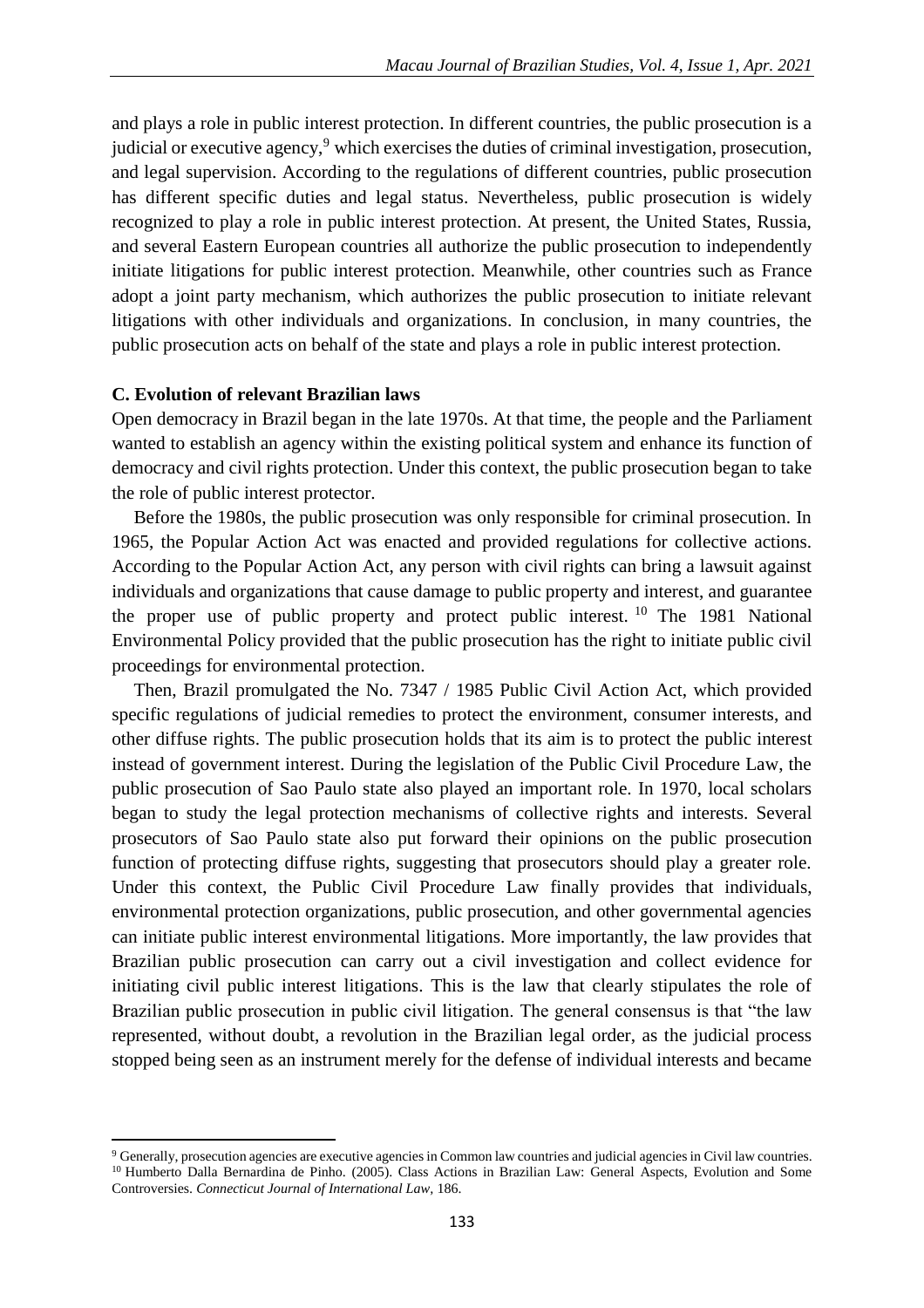seen as an effective mechanism for the participation of society in those conflicts that involve supra-individual interests".<sup>11</sup>

In 1988, the Brazilian Federal Constitution was amended and stipulated the institutional independence of Brazilian public prosecution. In detail, Article 127 of the 1988 Constitution provides that the public prosecution is "a permanent institution, essential to the jurisdictional function of the State, and it is its duty to defend the juridical order, the democratic regime and the inalienable social and individual interests". Article 128 of the Constitution stipulates the appointment of the Attorney General of the public prosecution, the life tenure of prosecutors, and the agency independent status. Article 129 of the Constitution further provides that the institutional functions of the public prosecution include criminal prosecution; ensuring effective respect by the Public Authorities and by the services of public relevance for the rights guaranteed in this Constitution; instituting civil investigation and public civil suit to protect public and social property, the environment and other diffuse and collective rights; defending judicially the rights and interests of the Indian populations; and requesting investigatory procedures and the institution of the police investigation, indicating the legal grounds of its procedural acts. <sup>12</sup> Then, Brazilian public prosecution is relatively independent of other executive, legislative, and judicial agencies, and thus becomes the independent "fourth branch". The 1988 Constitution stipulates that the Brazilian public prosecution has administrative, political, and financial and budget independence, which provides a legal foundation for public prosecution to perform the function of public interest protection.

Therefore, after the 1988 Constitution clarified its independence as an agency and its function of protecting diffuse and collective interests, the Brazilian public prosecution and its role in environmental civil interest protection began to be recognized.

**III. Function of Brazilian public prosecution in protecting public environmental interest** Article 225 of the 1988 Brazilian Constitution provides that "all have the right to an ecologically balanced environment, which is an asset of common use and essential to a healthy quality of life, and both the Government and the community shall have the duty to defend and preserve it for present and future generations."

In civil proceedings, Brazilian public prosecution mainly aims to protect diffuse, collective, and homogeneous individual rights. The 1988 Brazilian Constitution stipulates that Brazilian public prosecution can submit proposals, initiate public interest litigation, and organize class action towards companies, individuals and governments, to protect the interests of minorities, consumers, environment and other public aspects. Therefore, in case of any infringement of the above rights and interests, Brazilian public prosecution take measures such as consultation and civil investigation to first collect evidence, and then decide whether to initiate civil public interest or administrative litigations and organize class action. In addition, Brazilian public prosecution also has the function of environmental criminal prosecution.

<sup>11</sup> Édis Milaré. (2001). *Direito do Ambiente,* 510.

<sup>&</sup>lt;sup>12</sup> See Articles 127–129 of the Constitution of the Federative Republic of Brazil, 1988.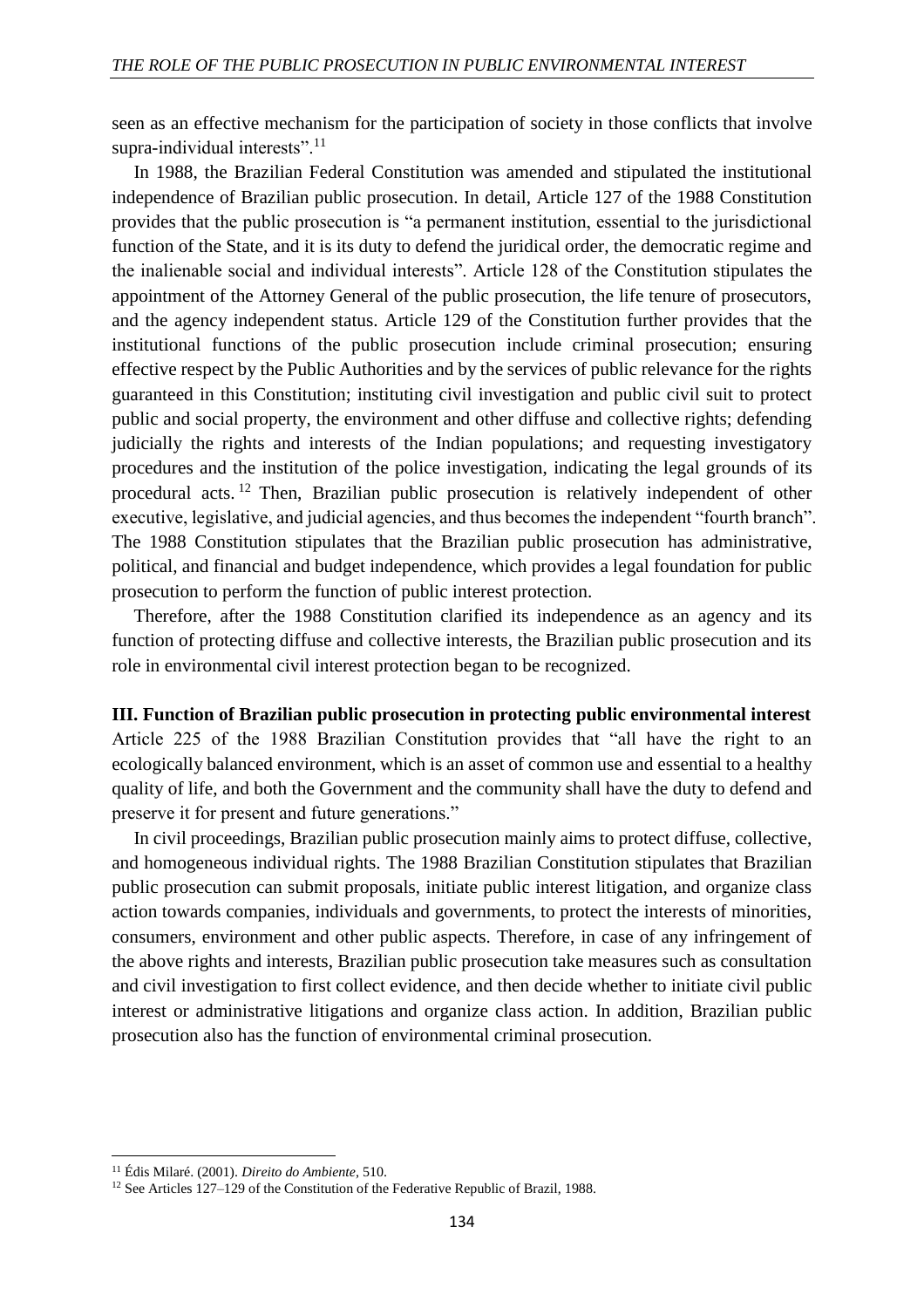## **A. Making Civil investigation**

Upon receiving citizen complaints or discovering any clues about environmental damage, the Brazilian public prosecution can carry out a civil investigation for environmental protection. In detail, public prosecution can require any individuals and legal persons to provide relevant information and documents, and then decide whether to initiate litigations based on the collected materials. In general, relevant individuals and legal persons are inclined to cooperate with the public prosecution to provide required information and documents, due to the regulation that those who fail to to do so may be sentenced to up to three years of imprisonment, and the public prosecution can decide whether to further initiate criminal prosecution. In general, the civil investigation carried out by the public prosecution is terminated with insufficient evidence collected, or be completed with the initiation of the public interest litigations based on the collected information. The civil investigations can be terminated before and during the public interest environmental litigations, only if the public prosecution reaches a Conduct Adjustment Agreement with the investigated individuals and legal persons. Each year, the public prosecution carries out numerous civil investigations for environmental protection, such as approximately  $6,000$  in  $2005$ .<sup>13</sup>

## **B. Negotiating the Conduct Adjustment Agreement**

The public prosecution mainly takes pre-litigation negotiations and public interest litigations to protect public environmental interest.

In Brazil, most civil investigations for environmental protection initiated by the public prosecution are completed by reaching the Conduct Adjustment Agreement. The power owned by the public prosecution improves their reach of Conduct Adjustment Agreement with the person responsible for relevant environmental damage. Through negotiations, the environmental remediation methods to be taken by the liable party and the sanctions to be imposed in violation of relevant agreements are regulated in the Conduct Adjustment Agreement. The subjects under investigations are inclined to reach the Conduct Adjustment Agreement with the public prosecution, to avoid the possible public interest litigations or criminal prosecution. If the subjects refuse to perform or violate the agreements, the public prosecution requires the subjects to perform the agreements, or initiate civil litigations or criminal prosecution such that the subject takes responsibilities for the environmental damage they caused. In 2005, of the nearly 6,000 environmental civil investigations initiated by the public prosecution, many ended with a commitment of the subject to repair the environment and pay compensation.<sup>14</sup> Typical cases relating to the Conduct Adjustment Agreement are introduced as follows.

On November 07, 2011, a submersible platform team owned by Transocean identified the occurrence of an oil kick in a well that was being drilled in Campo de Frade by the concessionaire Chevron Brazil Upstream Frade Ltda. Safety equipment was triggered to close the well, which was not completely achieved due to Chevron's inefficiency. On November 09, 2011, Chevron officially reported the accident at Campo de Frade and submitted the beginning of procedures provided for in the Individual Emergency Plan. The National Petroleum Agency

 $\overline{\phantom{a}}$ 

<sup>13</sup> McAlliser, L. K. (2011). Environmental advocacy litigation in Brazil and the United States. *Journal of Comparative Law*, 6(2), 203–219, p. 209.

 $^{14}$  *Ibid.*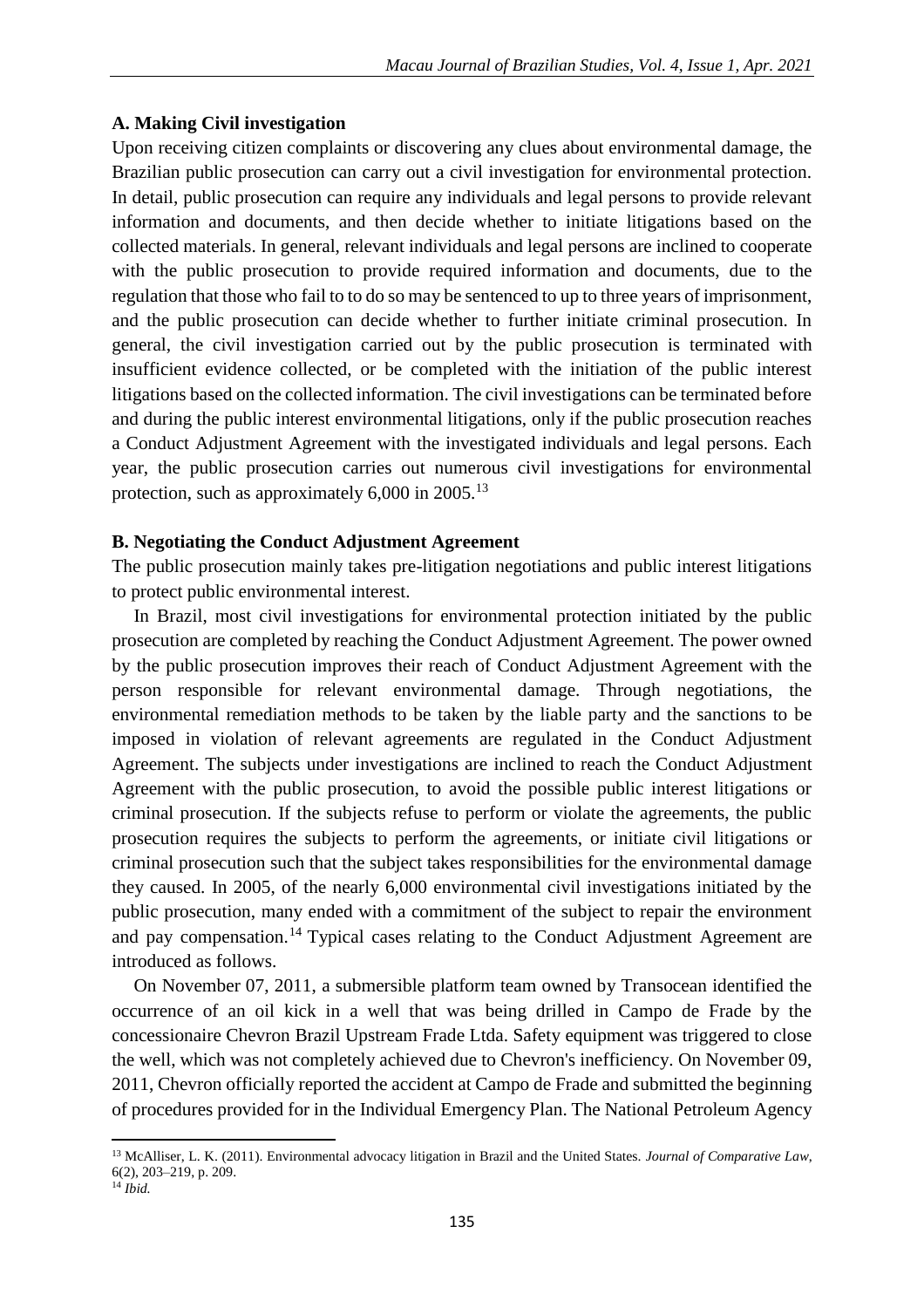appointed a team to investigate the occurrence and first contacted the Navy to define the response procedures. On November 21, 2011, the Brazilian Institute for Environment and Renewable Resources (IBAMA) assessed the company Chevron to pay the administrative fine of R\$ 50 million, based on Articles 70 and 72, item II, of the Federal Law No. 9,605 / 1998, Article 17 of the Federal Law No. 9,966 / 2000, and Article 36 of Federal Decree No. 4,136 / 2002. In 2013, Chevron signed a Conduct Adjustment Agreement with the public prosecution and Federal Government Agencies, and pledged to compensate for the damages.<sup>15</sup>

In 2018, IBAMA fined the mining company, Anglo American Minério de Ferro Brasil S/A, R\$ 72.6 million for the two leaks that occurred in its Minas-Rio pipeline that polluted the Santo Antônio do Grama region in Minas Gerais. The Minas Gerais Department of the Environment fined the company R\$ 125.5 million due to the first breach of its pipeline. The fines were mainly for pollution that can cause damage to human health, to the river that necessitated the interruption of the abstraction and water supply for the surrounding population, and the release of ore in violation of the legislation. Then, the Public Prosecution of Minas Gerais filed a Public Civil Action against Anglo American Minério de Ferro Brasil S/A on March 13, 2018, requesting the company to take emergency measures and pay compensation. On May 10, 2018, a Conduct Adjustment Agreement was reached by the Public Prosecution of Minas Gerais and the company, which promised to repair the affected environment and pay compensation to victims.<sup>16</sup>

On February 17, 2018, the residents of Barcarena reported to the State Public Prosecution of the possible leakage of waste from the Norwegian company, alumina producer Hydro Alunorte. The waste reaches several points in the municipality of Barcarena after two days of heavy rain. The Attorney General's Office of the State of Pará filed a public civil action with an injunction against Hydro Alunorte company for heavy metal contamination. In the lawsuit, the Attorney General's Office requested the payment of R\$ 250 million as compensation for damages caused by the release of rainwater not treated by the refinery. On September 05, 2018, those responsible for the Hydro Alunorte alumina refinery signed a Conduct Adjustment Agreement with the Federal Public Prosecution, State of Pará Public Prosecution, State of Pará, and the Secretariat of State of Environment and Sustainability. The purpose of the agreement is to ensure the immediate implementation of actions for impact assessment, emergency service to communities, safety of solid waste deposits, improvement of the production, and improvement and execution of the plan of emergency actions of the company.<sup>17</sup>

<sup>&</sup>lt;sup>15</sup> Judgment on Instrument of Appeal issued by the Federal Regional Court of the 2nd Region regarding Process No. 2012.02.01.0040752, available at

http://www1.tjrj.jus.br/gedcacheweb/default.aspx?UZIP=1&GEDID=0004B3C38C16C70A525834F89E638136106BC5070 7030D2C;

Judgment from the 1st Federal Court of the Judicial Section of Rio de Janeiro – Process No. 0040420-58.2012.4.02.5101, available at https://jurisprudencia.trf2.jus.br/sm/download?name=apolo-sentencas-rj&id=64123937;2012-08- 16%2015:24:00, December 14, 2019.

<sup>&</sup>lt;sup>16</sup> Decision that approved the Terms for Commitment to Adjustment of Conduct, available at https://www4.tjmg.jus.br/juridico/sf/proc\_peca\_movimentacao.jsp?id=29586562&hash=96b182942e799f24a2b536a82351f4 b4;

Decision on the Preliminary Injunction by the Public Prosecution of Minas Gerais, available at https://www4.tjmg.jus.br/juridico/sf/proc\_peca\_movimentacao.jsp?id=26807106&hash=b23a71cb1c12d3a98546c96b4099b 03a, December 27, 2019.

<sup>&</sup>lt;sup>17</sup>Decision of Process No. 1001173-84.2018.4.01.3900 in relation to the revocation of the preliminary measure of seizure of the area of deposit DRS2, available at http://www.mpf.mp.br/pa/sala-de-imprensa/documentos/2019/1001173-84-2018-4-01-3900\_71604587.pdf;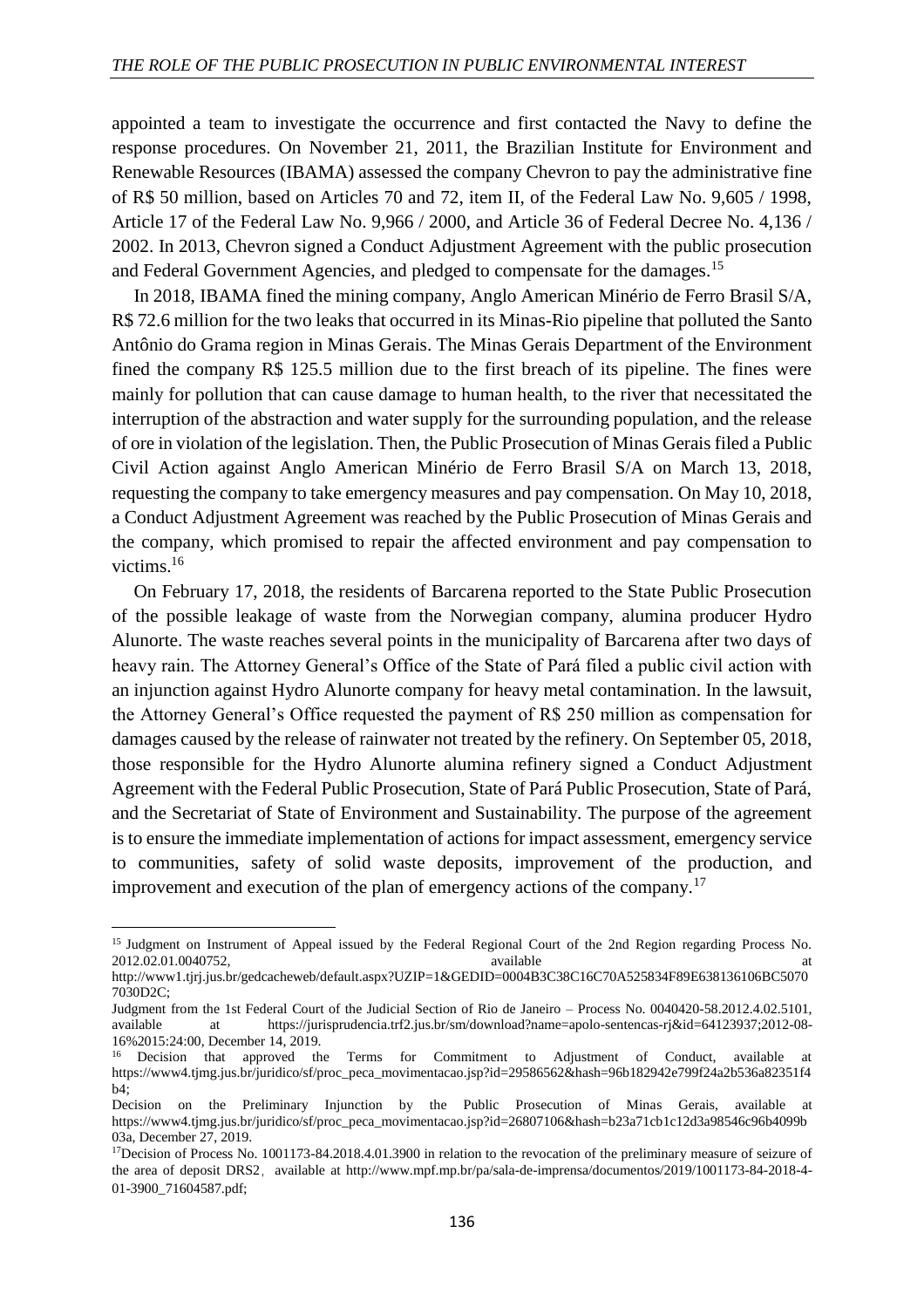#### **C. Initiating public interest environmental litigations**

In addition to civil investigation and pre-litigation negotiation, initiating public interest environmental litigations is another important function of the public prosecution. In general, if the Conduct Adjustment Agreement cannot be reached during the civil investigation, then the public prosecution files public interest environmental litigations against those responsible for relevant environmental damage, and asks the court to order the responsible party to repair the environment and pay compensation. Moreover, before the court makes a judgment, the public prosecution can ask for an injunction to forbid the responsible party to take certain acts or force them to take certain measures to prevent further environmental deterioration.

The public prosecution filed 40 public interest environmental lawsuits in  $1984$ ,<sup>18</sup> a number that increased to more than 400 in 2004. Although the law stipulates that social organizations and other governmental agencies also have the right to initiate public interest environmental litigations in accordance with the provisions of the 1985 Public Civil Action Act, over 90% of such litigations are initiated by the public prosecution.<sup>19</sup> Therefore, in Brazil, most public interest environmental litigations are initiated by the public prosecution, and its function of public environmental interest protection is publicly recognized.

A dam leakage in Cataguases is one of the typical cases. In 2003, industrial tailings spilled 900,000 cubic meters of black liquor that consisted primarily of lignin and sodium in the Paraíba do Sul Watershed. The Cataguases accident resulted in fish deaths, interruption of water supply in several municipalities of the states of Minas Gerais and Rio de Janeiro for about 10 days, and damage to small farms located on the banks of Ribeirão do Cágado to the extent of approximately 106 hectares.<sup>20</sup> In 2005, the Federal Prosecutors filed a public interest environmental litigation at the 2nd Court of the Federal Court of Campos (RJ), requesting several private legal entities that caused the joint damage to pay compensation.<sup>21</sup> In 2015, the court upheld this request and ruled that the defendants should jointly bear the environmental and moral damages in the amount of R \$140 million.

In another case, the Federal Public Prosecution of Alagoas filed a public interest environmental litigation with an injunction in May 2019 against Braskem, a petrochemical company, to repair social and environmental damage of at least R\$ 20.5 billion caused by salt exploration activities. The court ruled that Braskem should present to the court and close the mines that already have the sonar study performed within 15 days.<sup>22</sup>

Interlocutory decision of Environmental Public Civil Action No. 0003828-86.2018.8.14.0008, available at https://consultas.tjpa.jus.br/consultaprocessoportal/consulta/baixarDocumento.action?cdDocumento=20180138983987&cdP rocesso=00038288620188140008&cdInstancia=1, January 04, 2020.

<sup>&</sup>lt;sup>18</sup> McAllister, L. K. (2008). *Making Law Matter: Environmental Protection and Legal Institutions in Brazil*, Stanford University Press, p. 99.

<sup>19</sup> McAllister, L. K. (2008). Revisiting promising institution: Public law litigation in the civil law world. *Georgia State University Law Review*, 24(3), 693–734, p. 703.

<sup>20</sup> GONÇALVES, Juliana Bosi, DE ALMEIDA, Josimar Ribeiro, LINS, Gustavo Aveiro. (2007). Uma Análise Crítica do Acidente em Cataguases (MG) (2003). *Revista Ciências do Ambiente On-Line,* Agosto, Volume 3, Número 2, available at http://sistemas.ib.unicamp.br/be310/nova/index.php/be310/article/download/88/63, December 15, 2019.

<sup>&</sup>lt;sup>21</sup> Judgment of Civil Appeal /Necessary Reexamination – Specialized Court III – Administrative and Civil No. CNJ: 0001143-73.2005.4.02.5103 (2005.51.03.001143-3), available at https://jurisprudencia.trf2.jus.br/sm/download?name=apoloementa&id=2018,08,10,00011437320054025103\_383808.pdf, December 15, 2019.

<sup>&</sup>lt;sup>22</sup> Judgment No. 583/2019/SJVM/JFT/4ªVARA/AL - TIPO 'A', of Proceeding No. 0803662-52.2019.4.05.8000, available at http://www.mpf.mp.br/al/arquivos/2019/setenca\_pinheiro.pdf, January 10, 2020.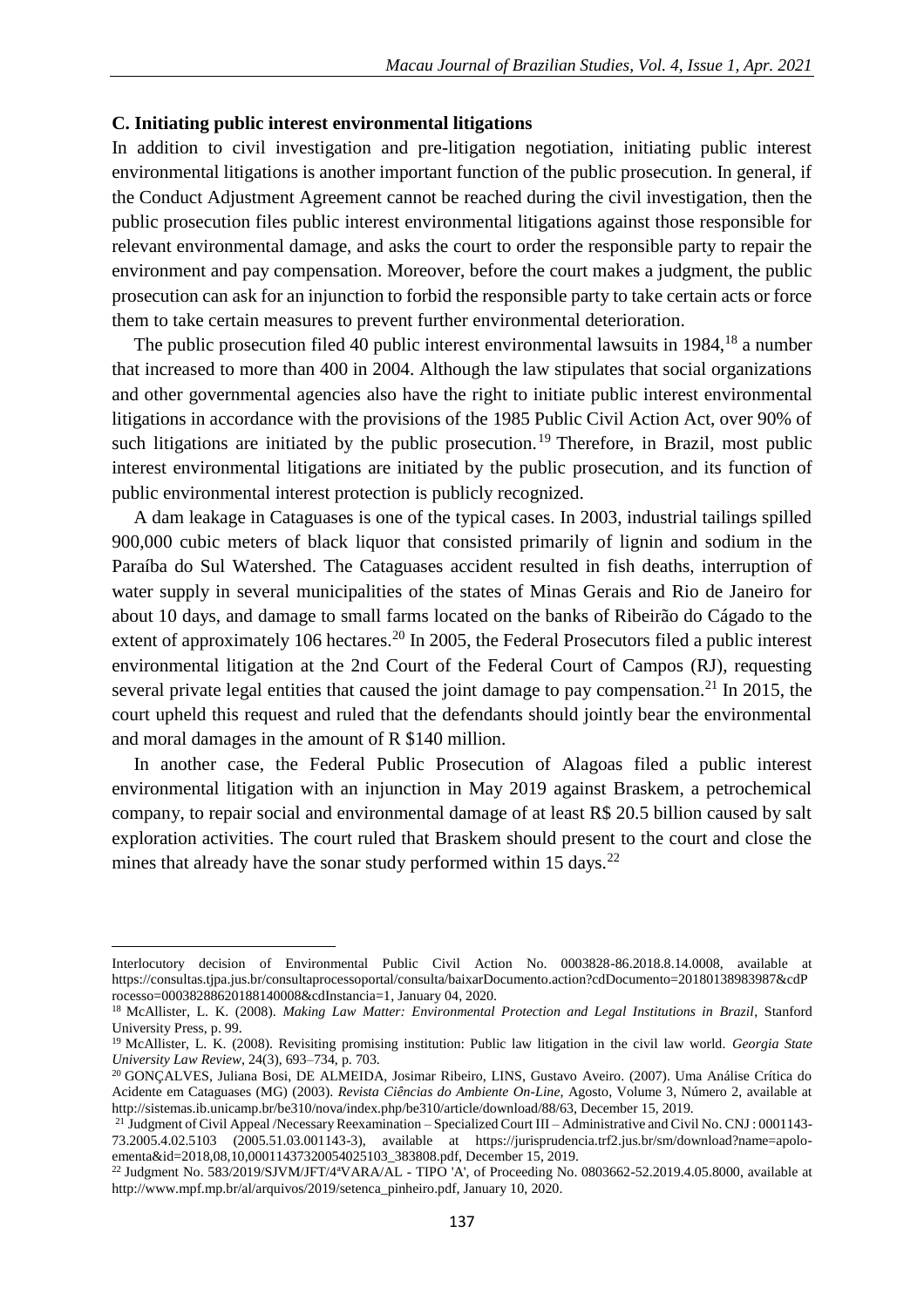#### **D. Prosecuting environmental crimes**

 $\overline{\phantom{a}}$ 

Similar to prosecuting agencies in other countries, the Brazilian public prosecution also has the duty of criminal prosecution. The public prosecution can initiate criminal proceedings against parties in violation of regulations protecting the property and rights of the state, state agencies, and state-owned enterprises.

Prosecution of environmental crimes is one of the important duties of the public prosecution to protect the public environmental interest. In 1998, Brazil promulgated No. 9605/98 Environmental Crimes Law, which systematized the environmental criminal provisions in previous separate regulations. apart from stringent requirements and strict punishment regulations, the provisions of Environmental Crimes Law also have other features. Similar to the Environmental Crimes Law in Japan, those in Brazil regulate crimes relating to environmental damage and corresponding punishment methods, and provides relevant criminal procedures relating to environmental crimes. Administrative regulations and relevant punishment methods of environmental damage are also stipulated in this law. Therefore, the Environmental Crimes Law in Brazil provides the substantive and procedural provisions of environmental crimes, and hence simultaneously deals with the conviction and procedural issues. Meanwhile, its regulations of environmental crimes are relatively comprehensive and systematic, including the crimes of environmental pollution, endangering animals and plants, and the crimes in violation of city management and cultural heritage regulations. In addition, this law includes the regulations of dereliction of duty of public officials and the omission of other personnel. Stringent environmental crime regulations are established with the focus on behavior rather than consequential crimes. Hence, the convictions of most crimes regulated in this law depend on the practical behavior of offenders. The parties should be punished only if they take criminal acts, and the actual environmental damage consequence is regarded as the conditions of aggravating punishment.

For instance, in 2013, the Public Prosecution of the State of Pará filed a complaint against Salvação Empreendimentos Imobiliários Ltda. and its administrators, who were accused of the offense provided in Article 60 of the No. 9,605/98 Environmental Crimes Law. In brief, the defendants were accused of deforesting, without an environmental license, an area of over 186.24 hectares to construct a residential subdivision. According to the Pará State Court of Justice, the defendants were sentenced to fines, community service, and detention. In detail, the magistrate sentenced the administrators to 4 months and 12 days of detention, plus a 132 day fine for each administrator. Finally, considering that the defendants fulfilled the requirements of Article 44 of the No. 9,605/98 Environmental Crimes Law, the judge replaced the penalty of detention for pecuniary benefit.<sup>23</sup> Notwithstanding, this remains a typical case in which the public prosecution performed its function of prosecuting environmental crimes.

In April 2013, a spill originated at the pier at Terminal Almirante Barroso (Tebar), operated by Transpetro, a Petrobras subsidiary. The incident caused serious environmental damage on the northern coast of São Paulo, with the contamination of over 10 beaches and the suspension of economic activities in the region. Transpetro was initially convicted in the civil sphere for damages resulting from the oil spill in the São Sebastião canal. Then, the company was

<sup>&</sup>lt;sup>23</sup> Judgment on the Opposition by Objection on Process No. 00021369320138140051, available at https://consultas.tjpa.jus.br/consultaprocessoportal/consulta/visualizacaoCompleta.action?cdProcesso=0002136- 93.2013.8.14.0051&cdInstancia=3&cdDocumento=, December 31, 2019.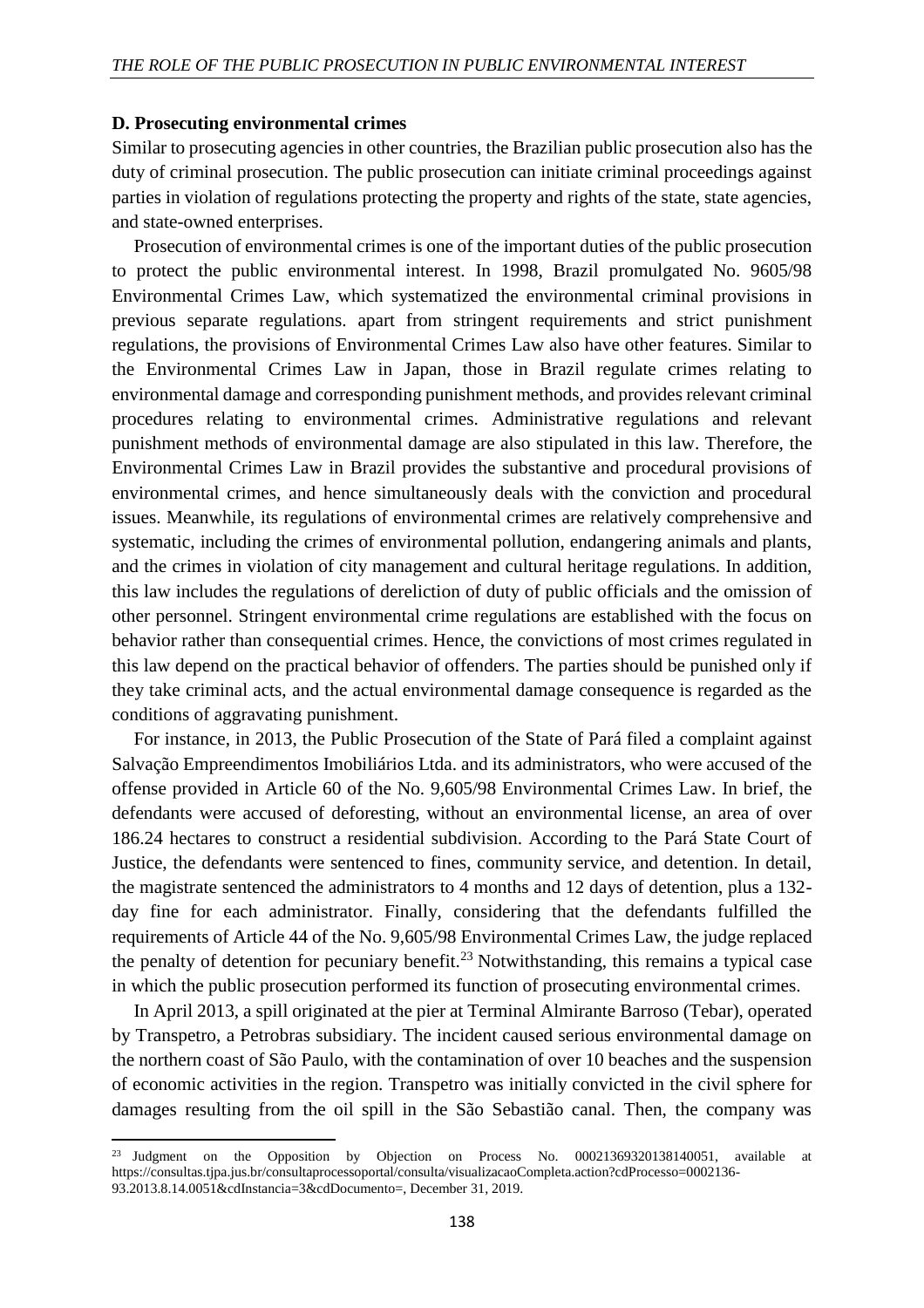denounced by the Federal Public Prosecution in 2014, in public criminal action, for causing pollution that result in damage human health, animal death, and flora destruction, as well as preventing the public use of beaches, according to Article 54 of No. 9,605/98 Environmental Crimes Law. The penalty for the crime is 1–5 years in prison. Later, the public civil action filed by the Public Prosecutor of the State of São Paulo in 2016 required the company, together with Petrobras, to pay R\$ 16 million to repair collective material and moral damages, as well as indemnify cooperatives of fishers and agriculturists of the region. $^{24}$ 

## **E. Legal supervision**

 $\overline{a}$ 

Brazilian public prosecution also has the duty of legal supervision on issues related to protecting public environmental interest. Specifically, the public prosecution can supervise the work of administrative agencies of environmental protection and provide its opinions on environmental protection issues, even those without their direct involvement.

# **IV. Analysis of the function of Brazilian public prosecution in protecting public environmental interest**

**A. Separation of the right of action between the public prosecution and relevant victims** In theory, scholars argue whether the victims of environmental damage can file a lawsuit against the same responsible party to ask for compensation after the public prosecution has initiated public interest environmental litigation. In other words, does the public interest environmental litigation initiated by public prosecution influence the right of action of relevant victims?

To answer this question, Brazil implemented the separation mechanism of the right of action between the public prosecution and relevant victims. Specifically, the mechanism stipulates no influence on victims to file lawsuits to ask for compensation after the public prosecution has initiated public interest environmental litigations. In general, the public prosecution function of protecting public environmental interest aims to stop environmental damage activities, restore the environment, and protect public interest, which do not influence relevant victims to ask for compensation from the same defendant for the same environmental damage activity. According to the law, Brazil set up the system of civil *res judicata*. The judgment of public interest environmental litigation is binding on all Brazilians. However, the individual rights relating to the same environmental damage would not be influenced, and the individuals still have the right to initiate civil litigations and protect their interests.<sup>25</sup> Therefore, the victims of the same environmental damage accident can still ask for compensation from the responsible party.

Thus, based on regulations and practices in Brazil, the rights of action of the public prosecution and relevant victims do not influence each other. The public prosecution

<sup>&</sup>lt;sup>24</sup> Judgment of Public Civil Action No. 0000884-4420144036135, dated May 09, 2019, available at https://www.jusbrasil.com.br/diarios/documentos/706159091/andamento-do-processo-n-0000884-4420144036135-09-05- 2019-do-trf-3;

Judgment of Criminal Public Action No. 0000019-21.2014.403.6135, dated May 24, 2019, available at https://politica.estadao.com.br/blogs/fausto-macedo/wp-content/uploads/sites/41/2019/05/2019-05-28petrobras.pdf, December 28, 2019.

<sup>25</sup> Gidi, A. (2003). Class actions in Brazil, a model for civil law countries. *American Journal of Comparative Law*, 51(2), 311- 408.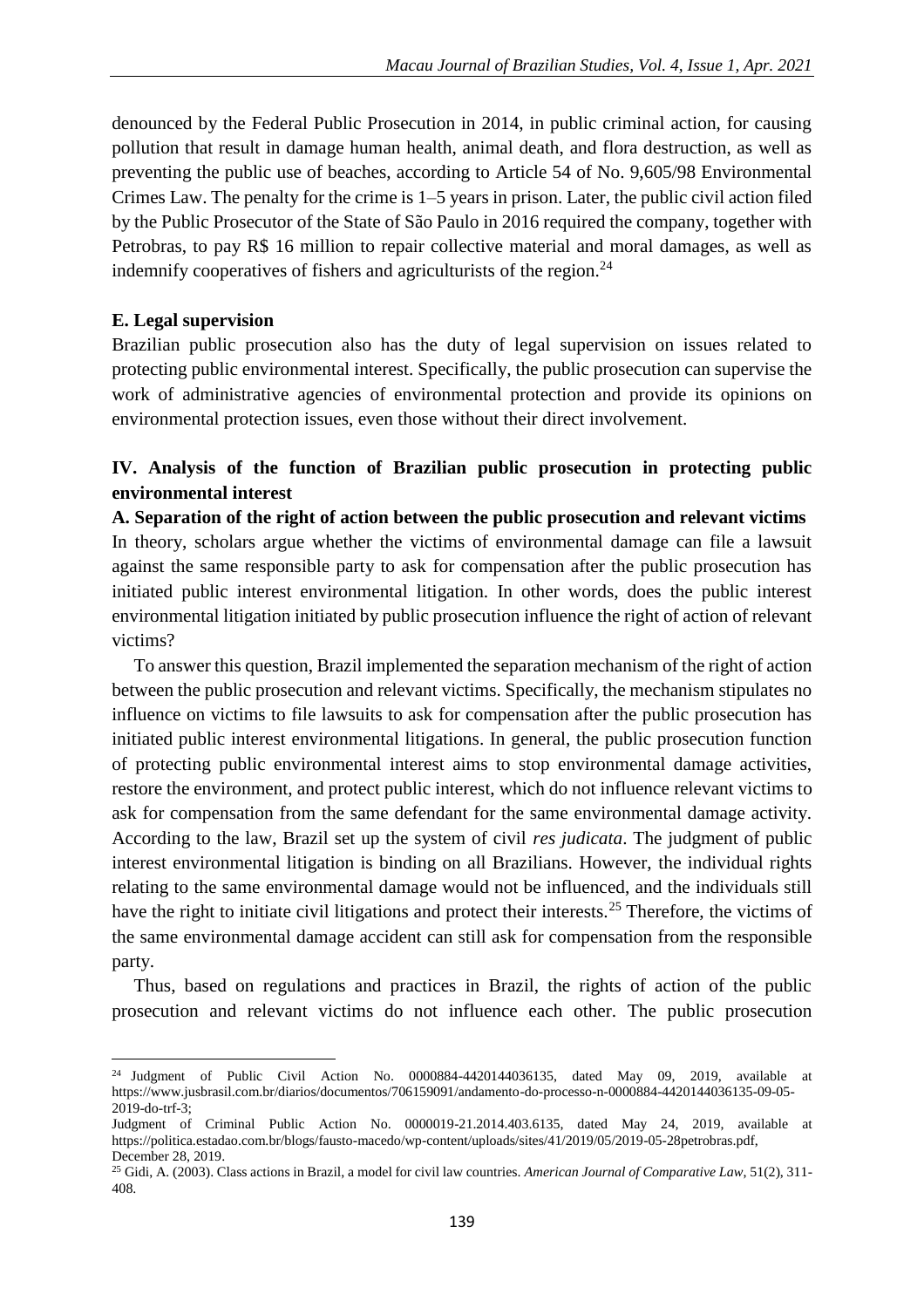participates in activities of protecting public environmental interest and preventing the deterioration of environmental damage. Therefore, the public prosecution can perform its duty of protecting the public environmental interest and initiate a civil investigation and public interest environmental litigation. At the same time, the public prosecution can also carry out its duty of supervision and monitor relevant administrative agencies to perform their environmental protection duties, and in cases of failure, can initiate relevant procedures of public environmental interest protection. Such procedures include conducting a civil investigation and filing a lawsuit to protect public environmental interest. The public prosecution can initiate public interest environmental litigation as an independent plaintiff, or participate in public interest environmental litigation with other parties. These acts do not influence the right of action of relevant victims.

### **B. Conciliation during the public interest environmental litigation**

Conciliation is generally acceptable in civil proceedings. Both parties can negotiate and reach an agreement before and during the civil litigation to solve their disputes and terminate the civil proceedings. Then, can the public prosecution negotiate and reach an agreement with the defendant through conciliation to terminate the public interest environmental litigation?

In this regard, the public prosecution is authorized to reach a Conduct Adjustment Agreement with the responsible party, and terminate its public interest environmental litigation. On the one hand, Brazilian law stipulates that the public interest litigation initiated by the public prosecution does not influence the right of action of relevant victims to initiate civil litigation against the same party and ask for compensation. Hence, the Conduct Adjustment Agreement reached between the public prosecution and the responsible party also does not influence the victims' civil rights and interests. On the other hand, the agreement with the responsible party helps to stop environmental damage, protect the ecosystem, and develop relevant companies and industries that the public prosecution is authorized to enact. In practice, the responsible enterprise is motivated to carry out negotiations and reach the Conduct Adjustment Agreement with the public prosecution, which can initiate the proceedings of civil prosecution and criminal prosecution. Therefore, authorizing the public prosecution to negotiate and reach an agreement with the responsible party is reasonable and beneficial, both in theory and practice.

The Conduct Adjustment Agreement helps to solve environmental problems more efficiently and enhance environmental protection that the public prosecution is authorized to negotiate and reach relevant agreements with the responsible party. Therefore, this successful experience in Brazil that encourages information exchange between the public prosecution and the other party, develops alternative dispute resolution mechanisms, and then balances economic development and environmental protection can be learned by other countries.

## **C. Existing problems**

Several problems remain in relation to the function of protecting public environmental interest by the Brazilian public prosecution. On the one hand, several factors influence the independence of the public prosecution. For instance, when performing the duty of protecting public environmental interest, the public prosecution needs to cooperate with judicial and administrative agencies. At present, Brazilian courts show resistance to the public prosecution function of protecting public environmental interest. Meanwhile, the public prosecution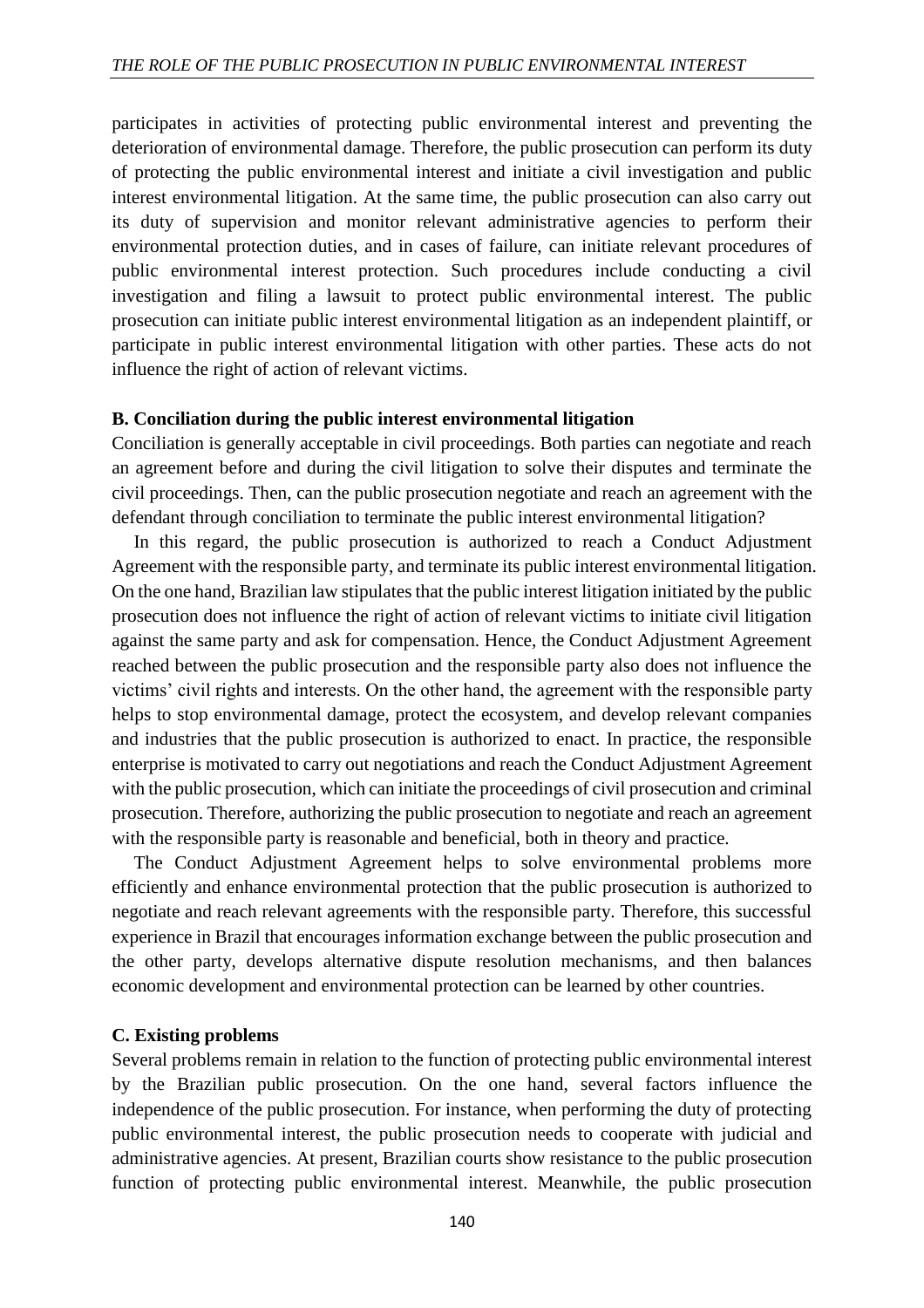function of legal supervision may cause tension with administrative agencies. These factors influence and does not guarantee the independence of Brazilian public prosecution.

On the other hand, Brazilian governments have long been influenced by corruption scandals. Due to its special status, the public prosecution has relatively large power and may influence court judgments and relevant public policies by initiating public interest environmental litigations. Therefore, the problem of power imbalance between the public prosecution and other agencies needs to be solved. The possible solution is that in public interest environmental litigation, the rights owned by the public prosecution should be the same as those owned by ordinary plaintiffs in other civil proceedings, to avoid possible corruption in judicial processes and ensure the independence of the judiciary.

### **V. Conclusion**

Brazil is one of the world's largest emerging economies, and its environmental protection mechanism is widely recognized. Considering public interest environmental litigation in Europe and the United States, the tradition of continental legal system and its national conditions, Brazil recently improved its public environmental interest protection mechanisms. The function of public environmental interest protection performed by the public prosecution improves the environmental law enforcement in Brazil. Meanwhile, the separation of the right of action between prosecutors and victims, and the "Conduct Adjustment Agreement" mechanism give full play of the prosecutor role in public environmental interest protection, and promotes public and enterprise compliance with environmental regulations. However, several problems remain in relation to the current public environmental interest protection function of Brazilian public prosecution, such as reduced efficiency of the judiciary and a lack of coordination in law enforcement. In addition, the special status and lack of supervision of Brazilian public prosecution may cause the problem of abuse of power, which needs to be solved. Nevertheless, this mechanism helps enhance the enforcement of environmental law, and require study and can be made a reference for other countries.

### **References**

- Assuncao, J. & Gandour, C. "Strengthening Brazil's Forest Protection in a Changing Landscape". *Climate Policy Initiative*, 2015. Available at: https://climatepolicyinitiative.org/publication/strengthening-brazils-forest-protection-in-achanging-landscape/. Accessed 20/6/2021.
- de Pinho, Humberto Dalla Bernardina. "Class Actions in Brazilian Law: General Aspects, Evolution and Some Controversies". *Connecticut Journal of International Law, 2005.*
- Gidi, A. "Class actions in Brazil, a model for civil law countries". *American Journal of Comparative Law*, 51(2), p. 311-408, 2003.
- Gonçalves, J.B.: de Almeida, J.R. & Lins, G.A. "Uma Análise Crítica do Acidente em Cataguases (MG) (2003). *Revista Ciências do Ambiente On-Line,* Agosto, Vol. 3(2), 2007. Available at:  $\alpha$

http://sistemas.ib.unicamp.br/be310/nova/index.php/be310/article/download/88/63. Accessed 20/6/2021.

Mcalliser, L. K. Environmental advocacy litigation in Brazil and the United States. *Journal of Comparative Law*, 6(2), 203–219.